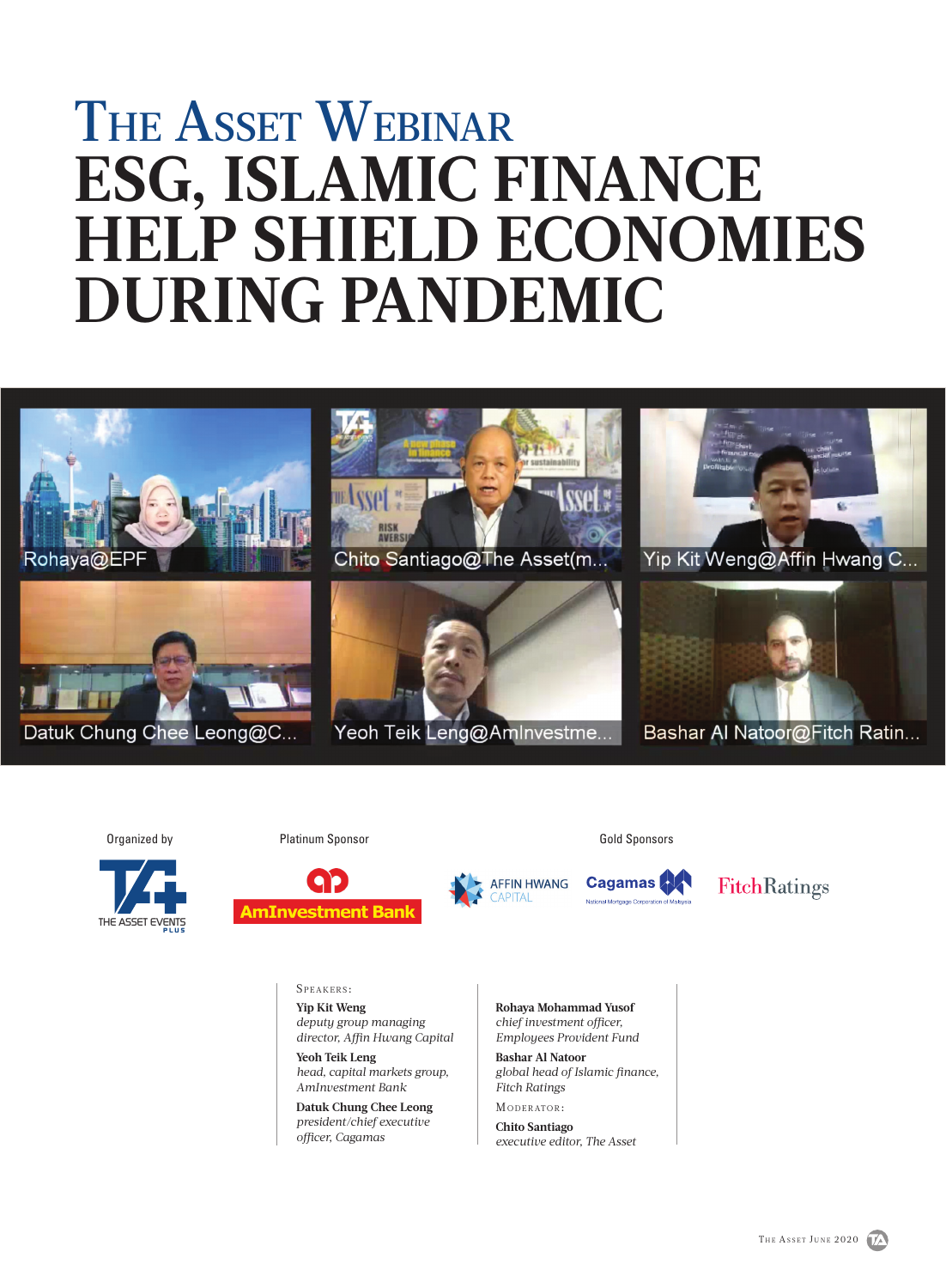# **ESG, Islamic finance help shield economies during pandemic**

Malaysia pushes for sustainable economic safeguards to buffer market disruptions while retaining liquidity during crisis

# BY CHITO SANTIAGO

COUNTRIES, including Malaysia, whose economies have higher levels of environmental, social and governance (ESG) adoption have generally been safer and better shielded from the disruptions caused by the Covid-19 pandemic. At the same time, Islamic finance has demonstrated its resiliency in this difficult time with continuing issuances of green and sustainable

we create a sustainable economy that is resilient enough to external shocks," EPF chief investment officer Rohaya Mohammad Yusof told a webinar on Malaysia presented by The Asset Events+. "Countries with high [United Nations'] Social Development Goals (SDGs) index scores tend to fare better during the crisis."

As part of the focus, the EPF will continue to explore new investment strategies that include asset managers, and has a rating tool to assess the quality of ESG adoption at investee companies. The EPF also has its own internal voting policy, giving guidance on how the executives and directors vote on resolutions during annual general meetings.

The EPF did its own internal ESG assessment of the 10 top and bottom ESG stock performers. "What we saw is that in the midto-long term, they outperformed the Kuala Lumpur Composite Index," Yusof explains. "ESG does not compromise returns – it actually gives better returns."

For its part, Fitch Ratings in early 2019 launched an integrated scoring system that shows how ESG factors impact individual credit rating decisions. Its ESG

> approach fills a market gap by publicly disclosing how an ESG issue directly affects a company's current credit rating.

Bashar Al Natoor, global head of Islamic finance at Fitch Ratings, points out there is a lot of talk about the potential of Islamic finance not only on capital loss sharing and on partnership, but also on the charitable side. For instance, how to use waqf, which is defined as an Islamic endowment of property to be held in trust and used for charitable purposes, and how the Islamic finance industry

can share the burden and make it more social.

Al Natoor notes how the issuers are tapping into the *sukuk* market for funding. For example, the Republic of Indonesia in June priced a three-tranche offering amounting to US\$2.5 billion that included a US\$750 million green *sukuk*. Also, in June, the Islamic Development Bank printed a US\$1.5 billion debut sustainability *sukuk* in response to Covid-19, representing the first-ever AAA-rated sustainability in the global capital markets.

Banks in Malaysia are also

# Sustainable Investment strategies to optimise long-term returns



*sukuk* – a trend that will continue over the short-to-medium term.

To this end, Malaysia's Employees Provident Fund (EPF) – which manages the compulsory saving plan and retirement planning for the country's private sector workforce and has assets under management of 924.75 billion ringgit (US\$216.59 billion) at the end of 2019 – is enhancing its focus on integrating different ESG initiatives into its investment strategy.

"With the pandemic, the key question at this time is how do

screening for what Yusof describes as best-in-class ESG stocks. "We would like to invest in thematic stocks, such as those in renewable energy," she notes. "What we see in this sustainable investment strategy is actually a risk mitigation scheme. At the same time, it provides an alpha generation."

Illustrating the EPF's current sustainable investment strategy, Yusof says the fund conducts negative screening and excludes those stocks that it considers unethical. It engages very closely with the investee companies, regulators and